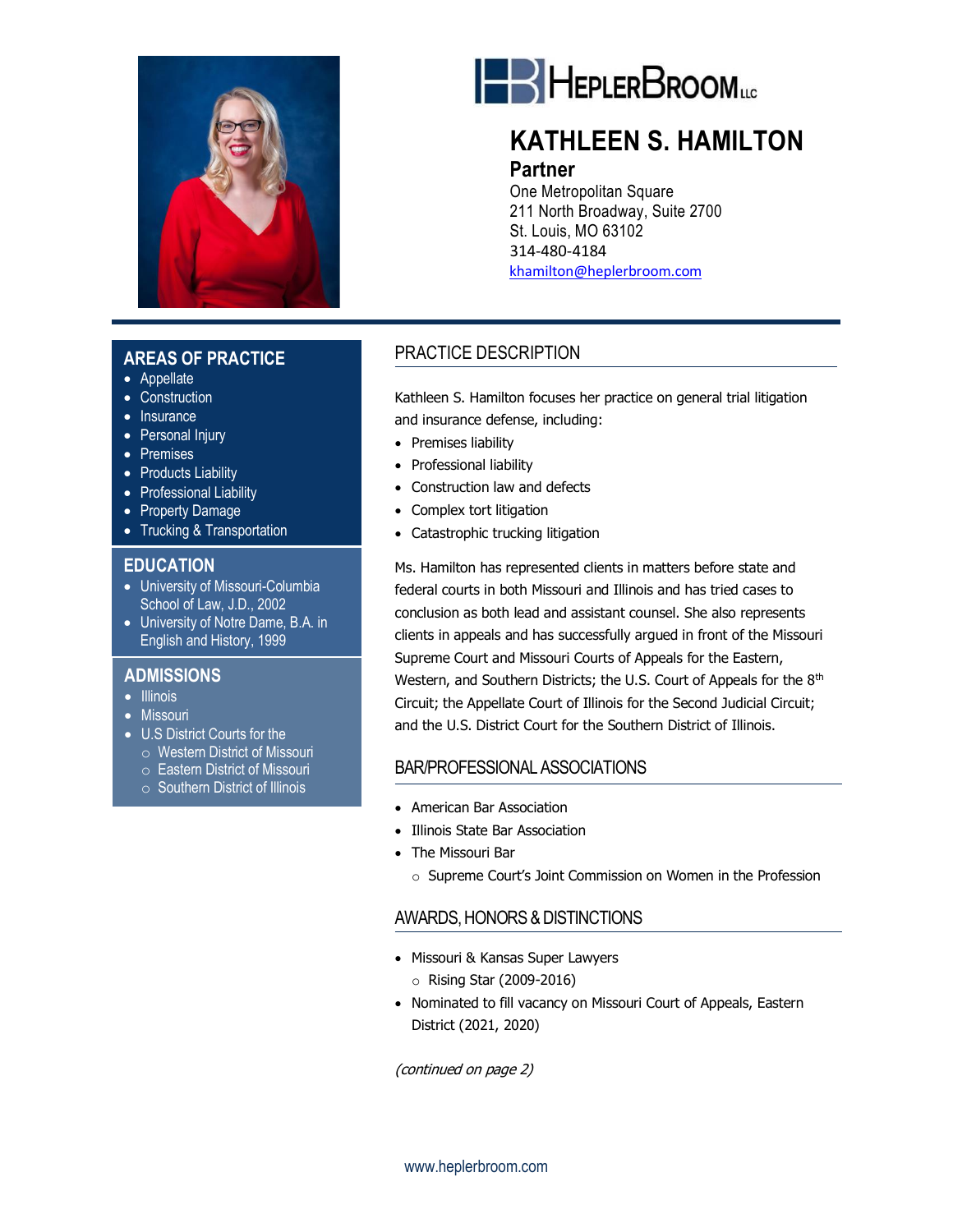**KATHLEEN S. HAMILTON** Partner

#### PUBLISHED LEGAL WRITING

- "Co-Employee Immunity Under Workers' Compensation Act in Light of New Missouri Supreme Court Opinion," HeplerBroom Blog (December 7, 2021).
- Right to Intervene Under Missouri Statute Section 537.065 is Not Retroactive to Trials and Contracts Pre-Dating the 2017 Amended Statute - Even if Judgment Was Not Yet Entered. HeplerBroom **Blog** (October 29, 2019).
- Change to Law Governing the Admissibility of Expert Witness Testimony. HeplerBroom Blog (September 7, 2017).

#### LEGAL LECTURES & PRESENTATIONS

- "Effective Settlement Negotiations and Arbitrations," National Business Institute (St. Louis MO, 2016).
- "Stacking Insurance Coverage and Uninsured Motorist Setoffs," Advanced Uninsured/Underinsured Motorist Law, National Business Institute (St. Louis MO, 2016; Collinsville IL, 2014).
- "Defense Strategies for Minimizing Reasonable Value of Medical Services after the Affordable Care Act," Calculating Medical Damages in Injury Settlements Post Affordable Care Act, National Business Institute (St. Louis MO, 2015).
- "Procedural Tips and Techniques for Handling Subrogation, Rights of Reimbursement and Liens," Advanced Uninsured/Underinsured Motorist Law, National Business Institute (Collinsville IL, 2014).

### REPRESENTATIVE/RECENT CASE RESULTS

- Secured defense verdict in trial involving personal injury in automobile collision case. Plaintiff had asked for pain and suffering damages of \$100,000 to \$200,000. Instead, jury returned unanimous verdict that Plaintiff was completely at fault. [Jane Kapp v. James Steingrandt and JDS Cattle Company, Ltd.; No. 4:20-cv-00221-JAR (E.D. Mo. 2021)]
- Secured summary judgement for client in case where plaintiff sued for personal injuries following hand amputation while operating machinery as part of his employment. The part manufactured by client was not defective and was not designed specifically for use in the machine at issue. Therefore, court found defendant was entitled to summary judgement. (Missouri law, does not impose liability on the manufacturer of a non-defective component part

(Continued on page 3)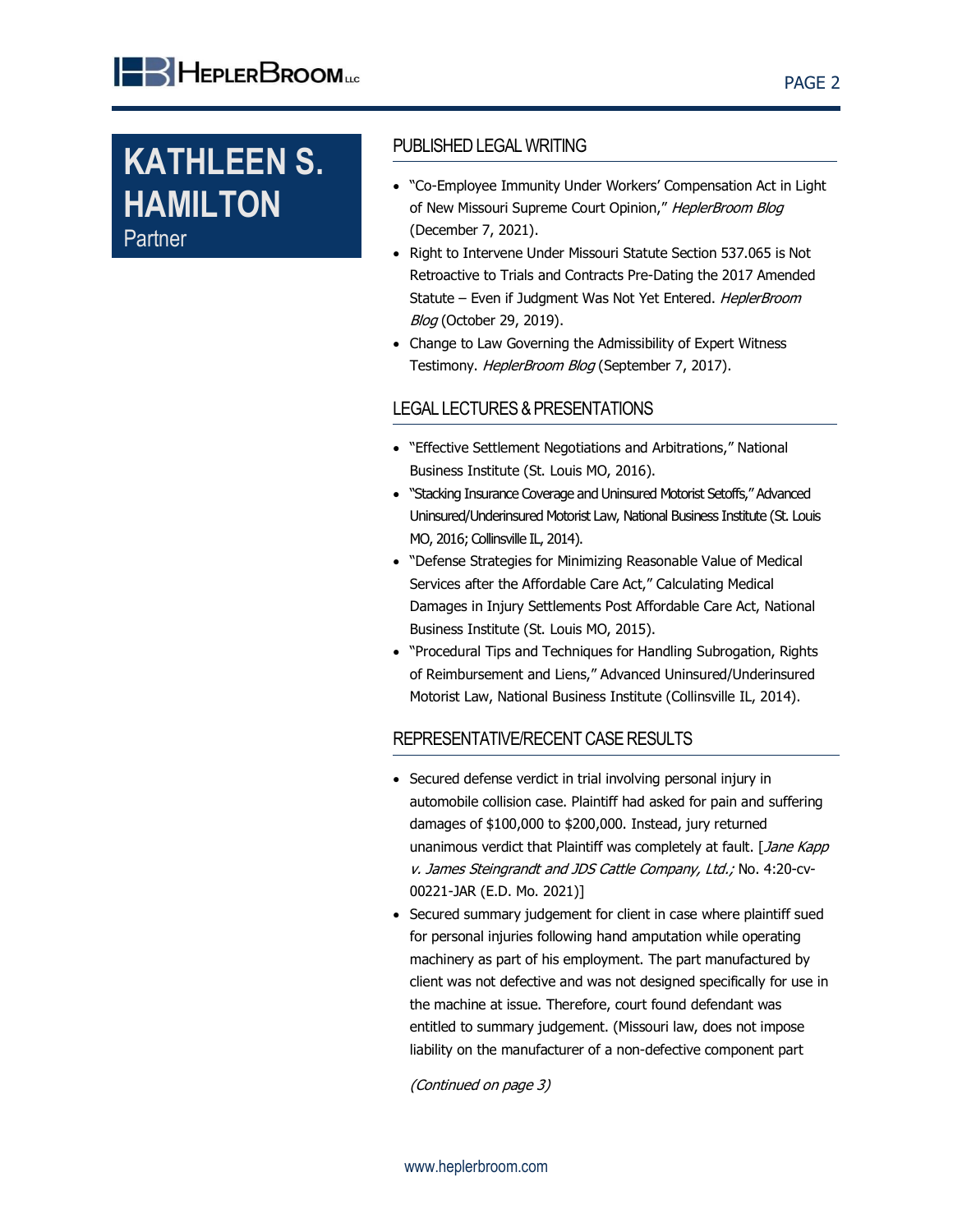**KATHLEEN S. HAMILTON** Partner

#### REPRESENTATIVE/RECENT CASE RESULTS (Continued)

when the end product was designed, assembled, and sold by other entities.) [Timothy Farkas v. Overton Industries, Inc., et al.; No. 4:17-CV-761 RLW (December 2018)].

- Secured summary judgment for client in case where plaintiffs alleged damage to their multimillion-dollar home arising from the design and installation of an inadequate heating and cooling system in their indoor pool room. Plaintiffs sought damages based on the alleged breach of contract to perform punch list work at the home after the design and installation of the system occurred. Because the contract at issue expressly disclaimed any liability for work done prior to its execution, and because the undisputed material facts demonstrated that the system was designed and installed in the home prior to that date, the Court found defendant was entitled to summary judgment. [Harold Lewis, et al. v. Sigman Indoor Climate Solutions, et al., St. Charles County, Missouri Circuit Court; No. 1711-CC00994]. Summary judgement affirmed upon appeal. [Harold Lewis, et al. v. Sigman Indoor Climate Solutions, et al., St. Charles County, Missouri Circuit Court; No. 1711-CC00994, ED 106899].
- Secured summary judgment for client in case where plaintiff sued co-employee for plaintiff's workplace injuries. Judgment was affirmed by Missouri Supreme Court, which found co-employee's negligence was result of breach of employer's nondelegable duty to provide a safe workplace; thus, negligence was employer's, not coemployee's. [Matthew Fogerty v. Larry Meyer, Missouri Supreme Court No. SC96030] Ruling in case changed Missouri law regarding co-employee liability and when one co-employee may sue another.
- Secured summary judgment for client in case where plaintiff attempted to set forth claim of negligence based on client's alleged failure to ensure plaintiff's safety or the structural integrity of a stairwell; court found client owed no legal duty to plaintiff and that the condition of the stairwell was open and obvious as a matter of law. [Joseph Moore, et al. v. Burton Brothers General Contractors, et al., City of St. Louis, Missouri Circuit Court; Case No. 1422-CC08898 (November 29, 2017]

For a complete list of **Representative/Recent Case Results**, see attached.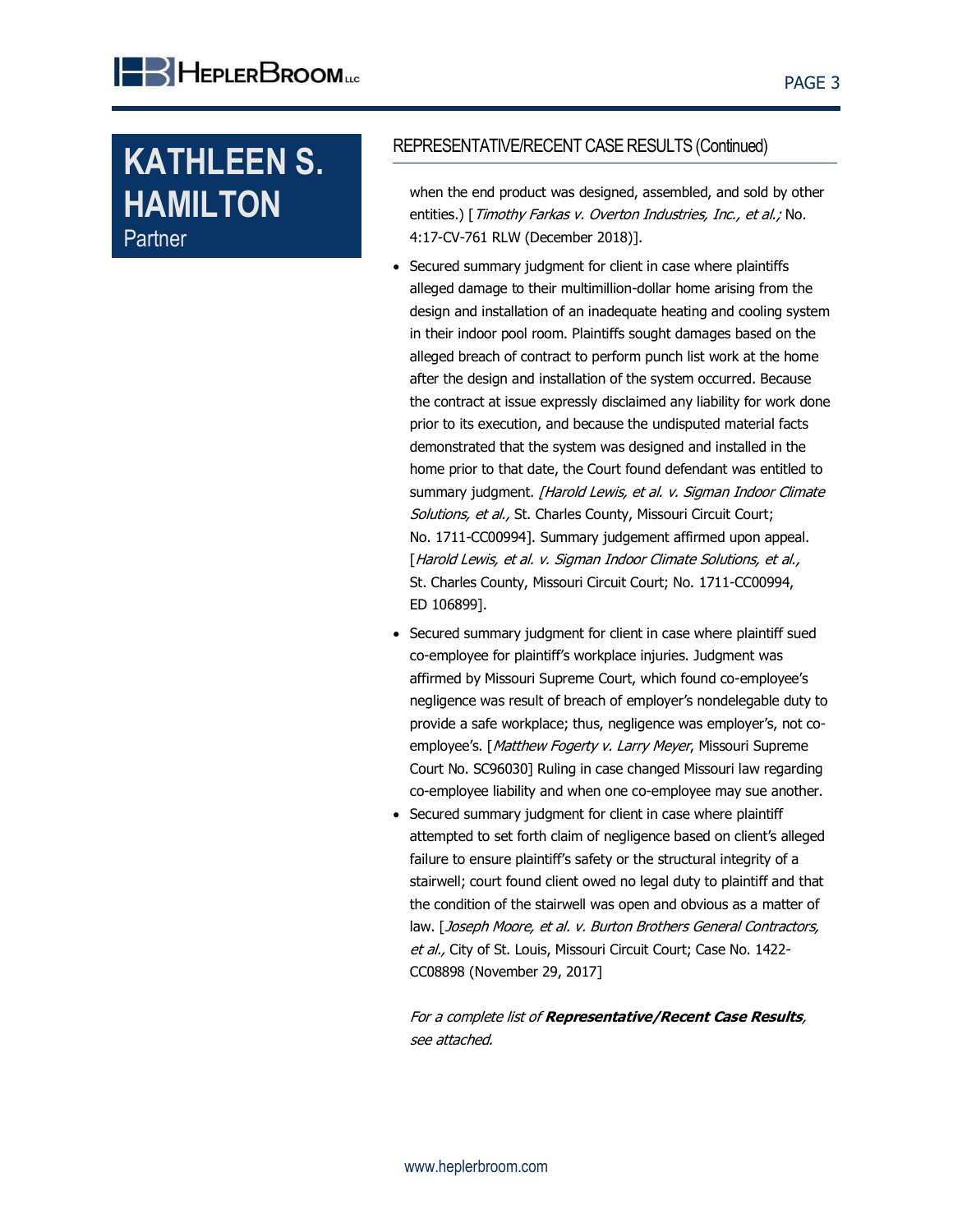



## **KATHLEEN S. HAMILTON**

#### **Partner**

One Metropolitan Square 211 North Broadway, Suite 2700 St. Louis, MO 63102 314-480-4184 [khamilton@heplerbroom.com](file://///hb-pldocs01/pldocs/DOCS/0030/099906/FORMS/khamilton@heplerbroom.com)

## **Representative/Recent Case Results**

Secured defense verdict in trial involving personal injury in automobile collision case. Plaintiff had asked for pain and suffering damages of \$100,000 to \$200,000. Instead, jury returned unanimous verdict that Plaintiff was completely at fault. [Jane Kapp v. James Steingrandt and JDS Cattle Company, Ltd.; No. 4:20-cv-00221-JAR (E.D. Mo. 2021)]

Secured summary judgement for client in case where plaintiff sued for personal injuries following hand amputation while operating machinery as part of his employment. The part manufactured by client was not defective and was not designed specifically for use in the machine at issue. Therefore, court found defendant was entitled to summary judgement. (Missouri law, does not impose liability on the manufacturer of a non-defective component part when the end product was designed, assembled, and sold by other entities.) [Timothy Farkas v. Overton Industries, Inc., et al.; No. 4:17-CV-761 RLW (December 2018)]

Secured summary judgment for client in case where plaintiffs alleged damage to their multimillion-dollar home arising from the design and installation of an inadequate heating and cooling system in their indoor poolroom. Plaintiffs sought damages based on the alleged breach of contract to perform punch list work at the home after the design and installation of the system occurred. Because the contract at issue expressly disclaimed any liability for work done prior to its execution, and because the undisputed material facts demonstrated that the system was designed and installed in the home prior to that date, the Court found defendant was entitled to summary judgment. [Harold Lewis, et al. v. Sigman Indoor Climate Solutions, et al., St. Charles County, Missouri Circuit Court; No. 1711-CC00994]. Summary judgement affirmed upon appeal. [Harold Lewis, et al. v. Sigman Indoor Climate Solutions, et al., St. Charles County, Missouri Circuit Court; No. 1711-CC00994, ED 106899]

Secured summary judgment for client in case where plaintiff sued his co-employee for plaintiff's workplace injuries. Judgment was affirmed by Missouri Supreme Court, which found co-employee's negligence was result of breach of employer's nondelegable duty to provide a safe workplace; thus, negligence was the employer's, not the coemployee's. [Matthew Fogerty v. Larry Meyer, Missouri Supreme Court No. SC96030] Ruling in case changed Missouri law regarding co-employee liability and when one co-employee may sue another.

Secured summary judgment for client in case where plaintiff attempted to set forth claim of negligence based on client's alleged failure to ensure plaintiff's safety or the structural integrity of a stairwell; court found client owed no legal duty to plaintiff and that the condition of the stairwell was open and obvious as a matter of law. [Joseph Moore, et al. v. Burton Brothers General Contractors, et al., City of St. Louis, Missouri Circuit Court; Case No. 1422-CC08898 (November 29, 2017]

Secured summary judgment for client based on "acceptance doctrine." At the time Plaintiff was injured, the general contractor had already accepted client's work and resumed control over the physical area at issue. [Joseph Zygler v. Hawkins Construction & Flat Work Contracting, Co., Inc., St. Louis County Circuit Court, Missouri, Case No. 16SL-CC00847 (October 30, 2017)]. Summary judgment upheld on appeal [Missouri Court of Appeals Eastern District, ED108543)].